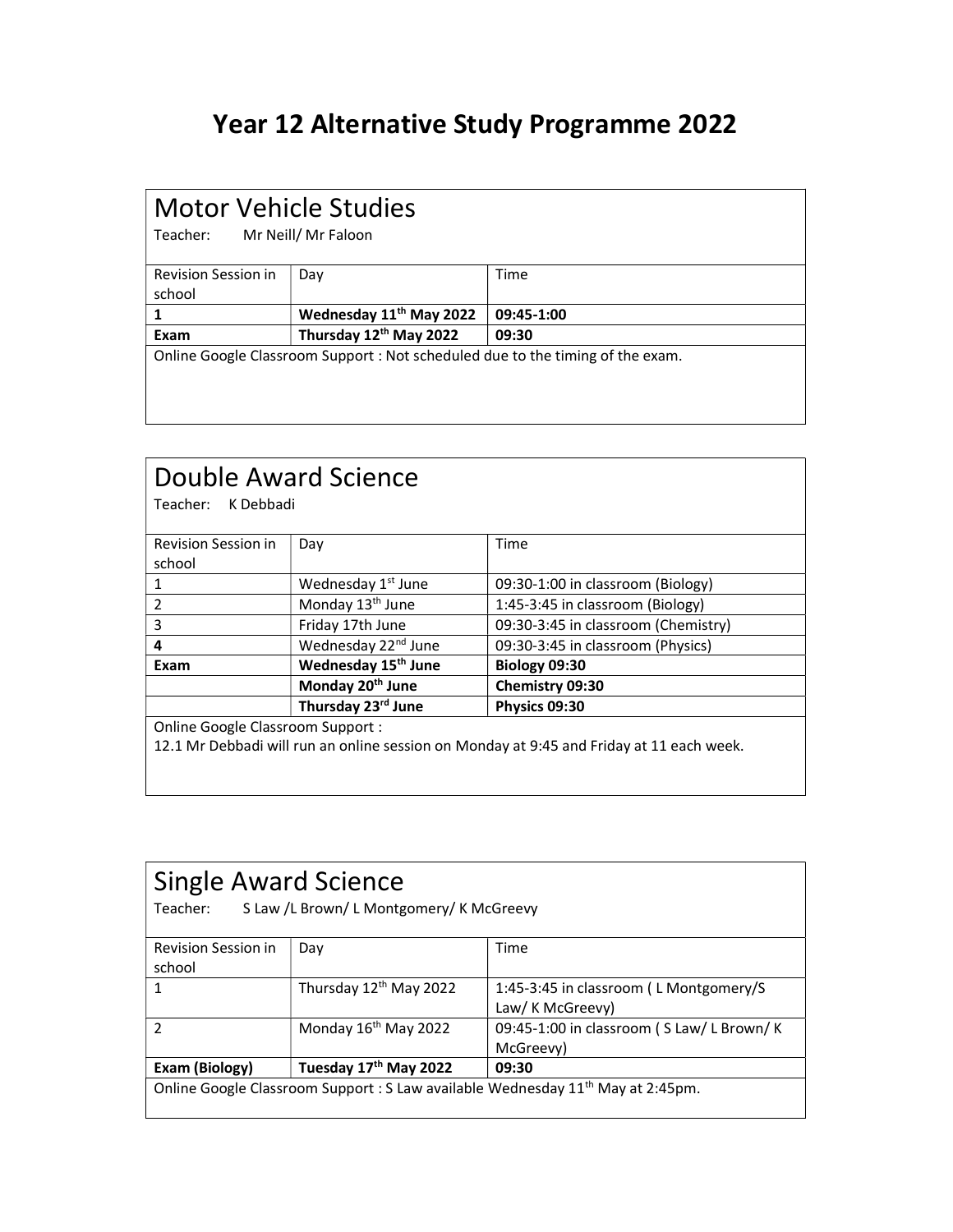## History<br>Teacher:

C Stevenson/ K Harris

| <b>Revision Session in</b>                                                                   | Day                            | Time                     |
|----------------------------------------------------------------------------------------------|--------------------------------|--------------------------|
| school                                                                                       |                                |                          |
|                                                                                              | Wednesday 11 <sup>th</sup> May | $1:45-3:45$ in classroom |
| 2                                                                                            | Wednesday 18 <sup>th</sup> May | 1:45-3:45 in classroom   |
| Exam                                                                                         | Thursday 19th May              | 09:30                    |
| Online Google Classroom Support : Task will be set on Monday on your Google Classroom and an |                                |                          |
| online session with your history teacher as detailed below.                                  |                                |                          |
| C Stevenson Tuesday 10th May 10:25-10:45                                                     |                                |                          |
| Tuesday 17th May 10:25-10:45<br>K Harris                                                     |                                |                          |

#### Drama Teacher: N McGrath

| <b>Revision Session in</b>                                                     | Dav                                 | Time                   |
|--------------------------------------------------------------------------------|-------------------------------------|------------------------|
| school                                                                         |                                     |                        |
|                                                                                | Wednesday 18 <sup>th</sup> May 2022 | 9:45-1:00 in classroom |
| Exam                                                                           | Thursday 19th May 2022              | 1:30                   |
| Online Google Classroom Support : Not scheduled due to the timing of the exam. |                                     |                        |
|                                                                                |                                     |                        |

| <b>Mathematics</b>                                                                          |                                                |                                         |  |
|---------------------------------------------------------------------------------------------|------------------------------------------------|-----------------------------------------|--|
| Teacher:                                                                                    | J Carney/ M Woods/ A Bailie/ C Devine/ C Doran |                                         |  |
|                                                                                             |                                                |                                         |  |
| <b>Revision Session in</b>                                                                  | Day                                            | Time                                    |  |
| school                                                                                      |                                                |                                         |  |
| 1 (M2, M3 M4                                                                                | Friday 20 <sup>th</sup> May 2022               | 09:45-1:00 in classroom with your Maths |  |
| resits only)                                                                                |                                                | teacher                                 |  |
| 2 (M6, M7, M8)                                                                              | Friday 10 <sup>th</sup> June 2022              | 1:45-3:45 in classroom with your Maths  |  |
|                                                                                             |                                                | teacher                                 |  |
| Exam (M2 2/3/4)                                                                             | Tuesday 24th May 2022                          | 09:30                                   |  |
| <b>Calculator</b>                                                                           |                                                |                                         |  |
| Exam (M6 6/7/8)                                                                             | Monday 13 <sup>th</sup> June 2022              | 09:30                                   |  |
| <b>Calculator AND</b>                                                                       |                                                |                                         |  |
| Non-calculator                                                                              |                                                |                                         |  |
| Online Google Classroom Support:                                                            |                                                |                                         |  |
| 12.1 Task will be set on Monday on your Google Classroom by your teacher and online session |                                                |                                         |  |
| with M Woods every Friday 12:00-12:20 until Monday 13 <sup>th</sup> June.                   |                                                |                                         |  |

12.2 Task will be set on Monday on your Google Classroom by your teacher and online session with C Devine every Friday 12:00-12:20 until Monday 13<sup>th</sup> June.

12.5 Online session Thursday 12:00-12:20.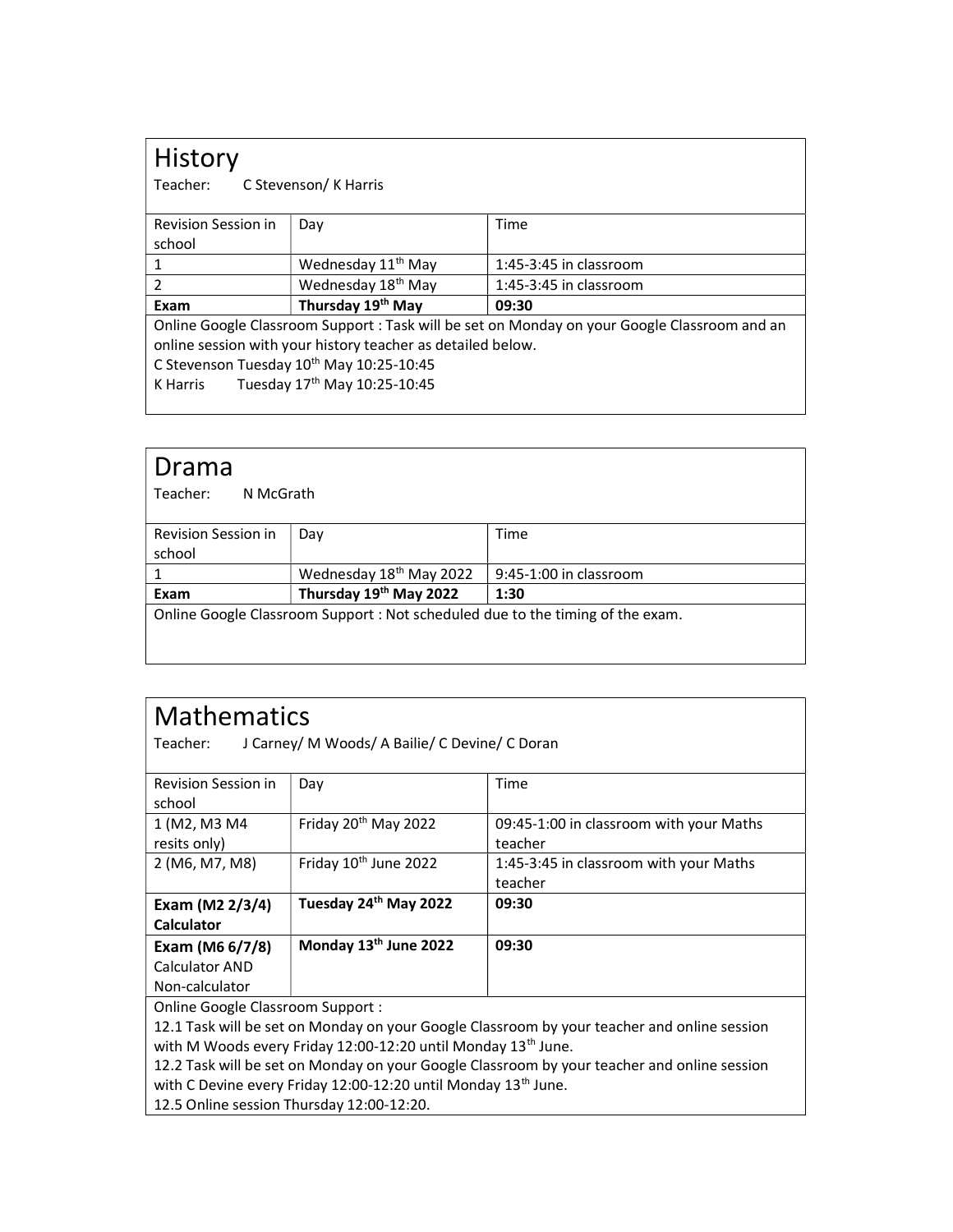## Geography

Teacher: L Martin/ R McIvor

| Revision Session in                                                                        | Day                                 | Time                             |
|--------------------------------------------------------------------------------------------|-------------------------------------|----------------------------------|
| school                                                                                     |                                     |                                  |
|                                                                                            | Friday 20 <sup>th</sup> May 2022    | 1:45-3:45 (RMcIvor) in classroom |
|                                                                                            | Monday 6 <sup>th</sup> June 2022    | 1:45-3:45 (LMartin) in classroom |
| <b>Exam Unit 1</b>                                                                         | Monday 23rd May 2022                | 09:30                            |
| <b>Exam Unit 2</b>                                                                         | Wednesday 8 <sup>th</sup> June 2022 | 1:30                             |
| Online Google Classroom Support :                                                          |                                     |                                  |
| Tasks will be communicated through Google Classroom each week. Google Meet with Mrs Martin |                                     |                                  |

at 11:00 every Tuesday for questions and support.

## Business and Communication Systems

| Teacher:<br>J Gargan                                                                        |                                     |                         |  |
|---------------------------------------------------------------------------------------------|-------------------------------------|-------------------------|--|
| <b>Revision Session in</b>                                                                  | Day                                 | Time                    |  |
| school                                                                                      |                                     |                         |  |
|                                                                                             | Wednesday 25 <sup>th</sup> May 2022 | 09:45-1:00 in classroom |  |
| 2                                                                                           | Tuesday 21st June 2022              | 09:45-1:00 in classroom |  |
| Exam                                                                                        | Tuesday 21st June 2022              | 1:30                    |  |
| Online Google Classroom Support:                                                            |                                     |                         |  |
| Task will be set on Monday on your Google Classroom by your teacher and online session with |                                     |                         |  |
| your teacher on Tuesday 10:00-10:20 except Tuesday 21 <sup>st</sup> June.                   |                                     |                         |  |
|                                                                                             |                                     |                         |  |

| French<br>Teacher:<br>L Spence                                                                                                          |                                      |                         |
|-----------------------------------------------------------------------------------------------------------------------------------------|--------------------------------------|-------------------------|
| Revision Session in                                                                                                                     | Day                                  | Time                    |
| school                                                                                                                                  |                                      |                         |
| 1                                                                                                                                       | Thursday 26 <sup>th</sup> May 2022   | 09:45-1:00 in classroom |
| $\mathcal{P}$                                                                                                                           | Monday 6 <sup>th</sup> June 2022     | 09:45-1:00 in classroom |
| <b>Exam (Writing)</b>                                                                                                                   | Friday 27 <sup>th</sup> May 2022     | 1:30                    |
| <b>Exam (Listening)</b>                                                                                                                 | Tuesday 7 <sup>th</sup> June 2022    | 1:30                    |
| <b>Exam (Reading)</b>                                                                                                                   | Wednesday 15 <sup>th</sup> June 2022 | 1:30                    |
| Online Google Classroom Support:                                                                                                        |                                      |                         |
| Task will be set on Monday on your Google Classroom by your teacher and online session with<br>your teacher every Thursday 10:00-10:20. |                                      |                         |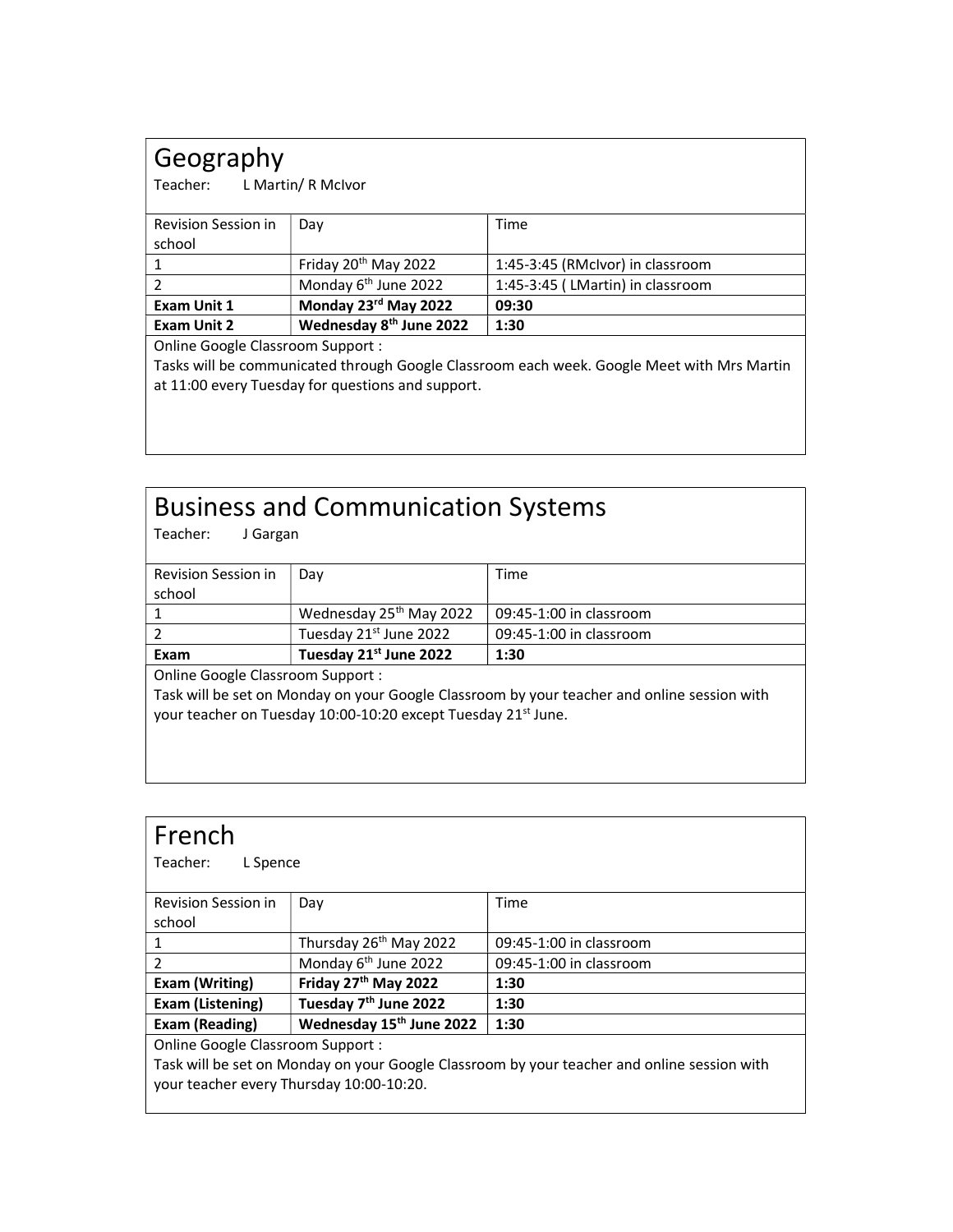## Business Studies

Teacher: J Gargan

| <b>Revision Session in</b><br>school | Dav                                | Time        |
|--------------------------------------|------------------------------------|-------------|
|                                      | Thursday 26 <sup>th</sup> May 2022 | $1:45-3:45$ |
|                                      | Tuesday 7 <sup>th</sup> June 2022  | 09:45-1:00  |
| Exam                                 | Thursday 9 <sup>th</sup> June 2022 | 09:30       |
| Online Google Classroom Support:     |                                    |             |

Task will be set on Monday on your Google Classroom by your teacher and online session with your teacher on Wednesday 12:00-12:20.

| English Literature<br>N Hughes<br>Teacher:                                                        |                                     |                          |
|---------------------------------------------------------------------------------------------------|-------------------------------------|--------------------------|
| <b>Revision Session in</b>                                                                        | Day                                 | Time                     |
| school                                                                                            |                                     |                          |
| 1                                                                                                 | Tuesday 24 <sup>th</sup> May 2022   | $1:45-3:45$ in classroom |
| $\mathfrak z$                                                                                     | Tuesday 7 <sup>th</sup> June 2022   | 09:45-1:00 in classroom  |
| Exam                                                                                              | Wednesday 8 <sup>th</sup> June 2022 | 09:30                    |
| Online Google Classroom Support:                                                                  |                                     |                          |
| Your teacher will join you for an online session each Wednesday starting at 09:45 to set the task |                                     |                          |
| and then returning to Google meet at the end of the lesson to go through the answer. The session  |                                     |                          |
| will finish at 10:45.                                                                             |                                     |                          |
|                                                                                                   |                                     |                          |
|                                                                                                   |                                     |                          |

| <b>Child Development</b><br>Teacher:<br>L Brown                                               |                                   |                          |  |
|-----------------------------------------------------------------------------------------------|-----------------------------------|--------------------------|--|
| Revision Session in                                                                           | Day                               | Time                     |  |
| school                                                                                        |                                   |                          |  |
|                                                                                               | Friday 13 <sup>th</sup> May 2022  | 09:45-1:00 in classroom  |  |
| $\mathcal{P}$                                                                                 | Monday 13 <sup>th</sup> June 2022 | $1:45-3:45$ in classroom |  |
| Exam                                                                                          | Tuesday 14th June 2022            | 1:30                     |  |
| Online Google Classroom Support:                                                              |                                   |                          |  |
| Task will be set on Monday on your Google Classroom by your teacher and online session with L |                                   |                          |  |
| Brown each Friday at 2:45.                                                                    |                                   |                          |  |
|                                                                                               |                                   |                          |  |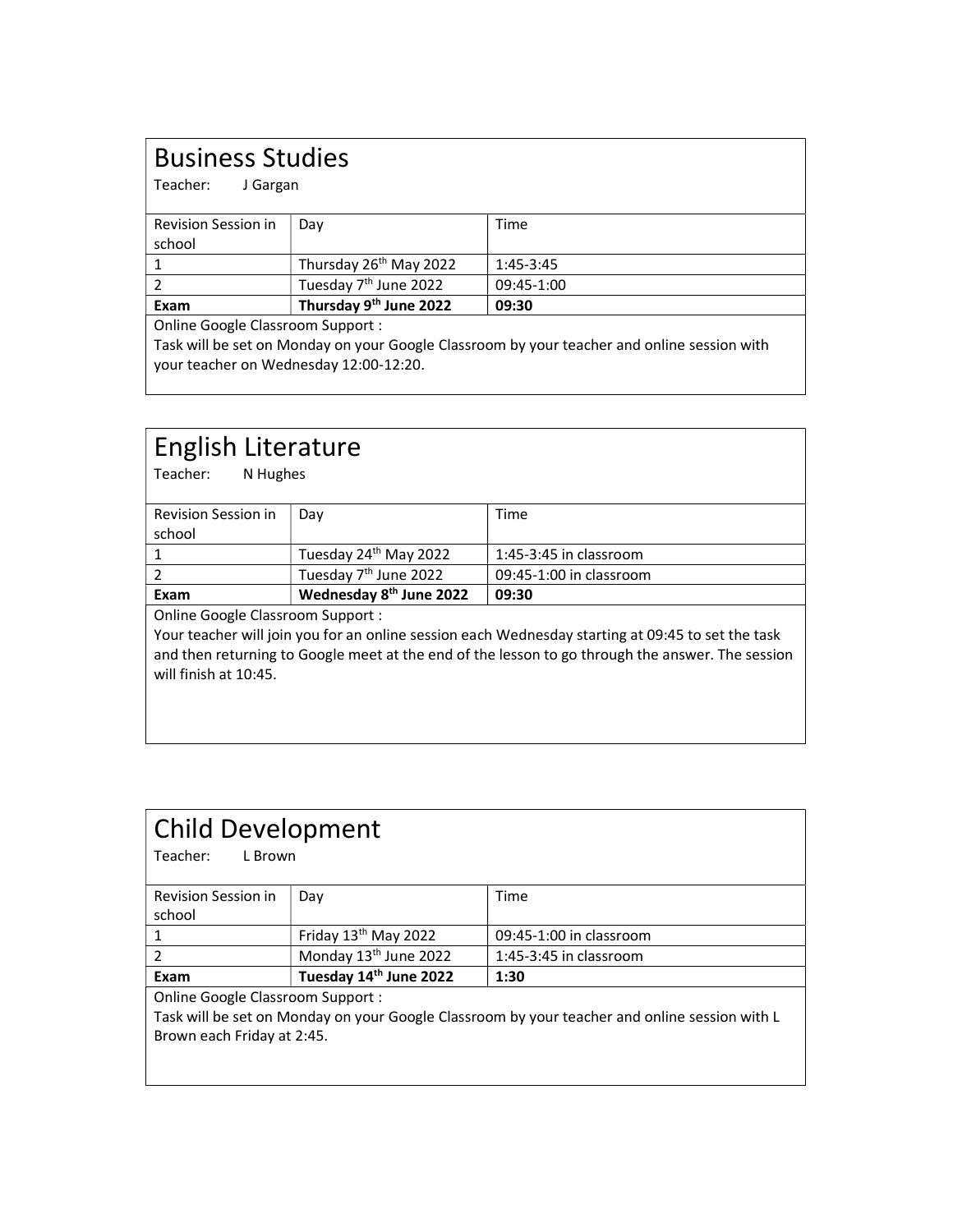# Technology<br>Teacher: IBreen/

I Breen/A Gray/A Faloon

| Revision Session in                                                                        | Day                                | Time                     |  |  |
|--------------------------------------------------------------------------------------------|------------------------------------|--------------------------|--|--|
| school                                                                                     |                                    |                          |  |  |
|                                                                                            | Thursday 12 <sup>th</sup> May 2022 | $1:45-3:45$ in classroom |  |  |
|                                                                                            | Tuesday 14 <sup>th</sup> June 2022 | 09:45-1:00 in classroom  |  |  |
| Exam                                                                                       | Thursday 16th June 2022            | 1:30                     |  |  |
| Online Google Classroom Support : Tasks will be communicated through Google Classroom each |                                    |                          |  |  |
| week. Scheduled online Google Meet with Mr Breen at 1:45 on Mondays; A Faloon at 2:45 on   |                                    |                          |  |  |

Mondays and A Gray at 11:00 On Wednesday

| <b>Food and Nutrition</b><br>Teacher:<br>A McCrossan/ E Meaney                                                                                                                                                        |                                   |                                      |  |  |
|-----------------------------------------------------------------------------------------------------------------------------------------------------------------------------------------------------------------------|-----------------------------------|--------------------------------------|--|--|
| <b>Revision Session in</b>                                                                                                                                                                                            | Day                               | Time                                 |  |  |
| school                                                                                                                                                                                                                |                                   |                                      |  |  |
| 1                                                                                                                                                                                                                     | Friday 13 <sup>th</sup> May       | 1:00-3:45 in classroom (E Meaney)    |  |  |
| 2                                                                                                                                                                                                                     | Monday 16 <sup>th</sup> May       | 1:00-3:45 in classroom (A McCrossan) |  |  |
| $\overline{2}$                                                                                                                                                                                                        | Thursday 16 <sup>th</sup> June    | 9:45-1:00 (A McCrossan)              |  |  |
| 3                                                                                                                                                                                                                     | Friday 17 <sup>th</sup> June      | 09:45-1:00 in classroom (E Meaney)   |  |  |
| Exam                                                                                                                                                                                                                  | Monday 20 <sup>th</sup> June 2022 | 1:30                                 |  |  |
| Online Google Classroom Support : Revision materials on Google Classroom, digital copy of<br>textbook available online. Google classroom session Tuesday at 11:00 for A McCrossan and Friday<br>at 2:45 for E Meaney. |                                   |                                      |  |  |